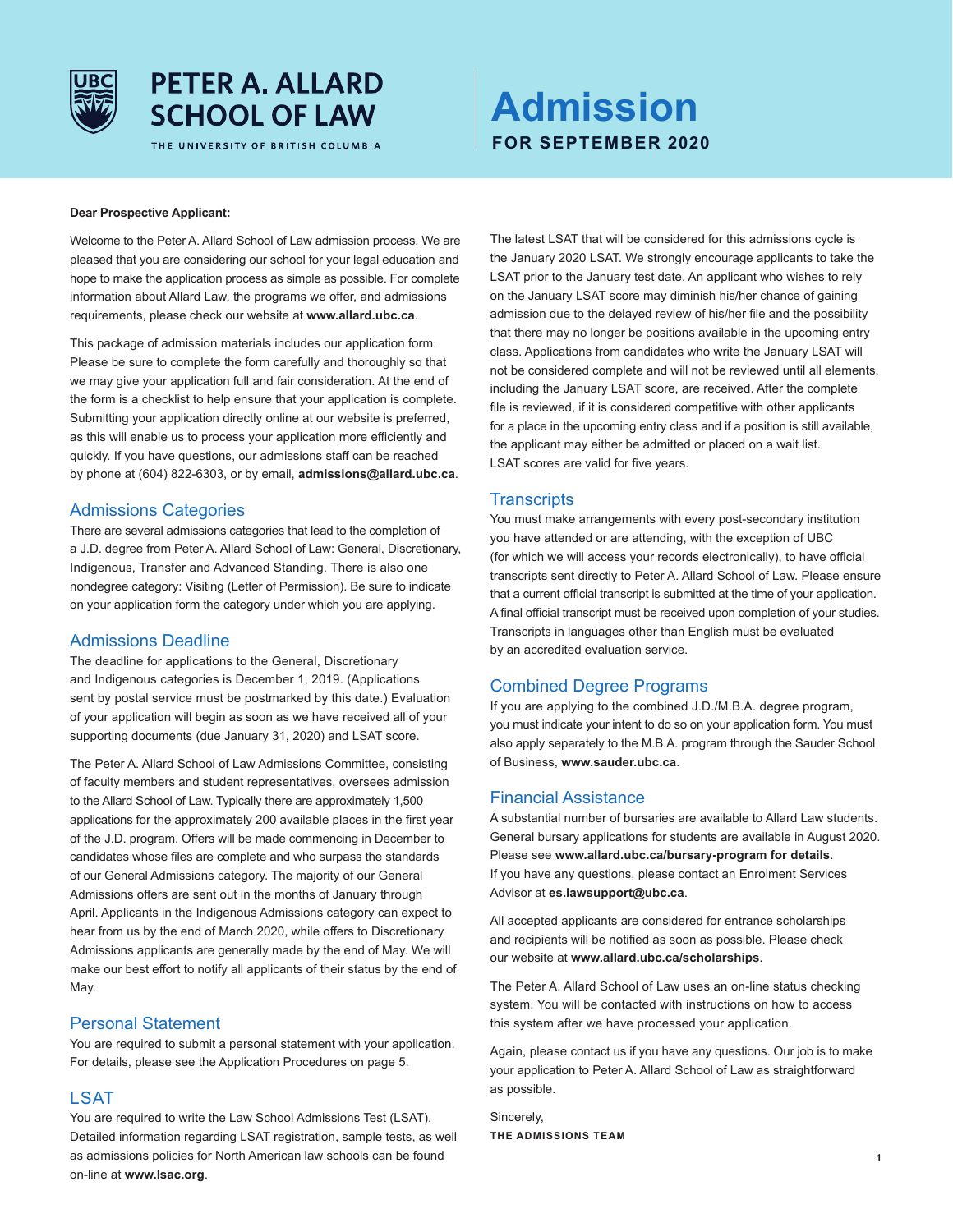

# **PETER A. ALLARD SCHOOL OF LAW**

THE UNIVERSITY OF BRITISH COLUMBIA

**Online applications are preferred. Do not submit this form if you have already applied online. All information must be printed or typewritten.**

# Please consider me in one of the following categories:

#### **Degree Program Categories Degree Program Categories Options**

- $\Box$  General (DEADLINE: DECEMBER 1)  $\Box$  Full-time
- □ Discretionary (DEADLINE: DECEMBER 1) □ Part-time
- $\Box$  Indigenous (DEADLINE: DECEMBER 1)
- J.D./MBA (DEADLINE: DECEMBER 1)
- Transfer (DEADLINE: APRIL 30)
- Advanced Standing (DEADLINE: APRIL 30)

# **Non-Degree Program Category** (DEADLINE: APRIL 30)

Visiting (Letter of Permission)

- □ Full Year
- $\square$  Fall
- $\Box$  Spring

# **Admission Application**

**PETER A. ALLARD SCHOOL OF LAW FOR SEPTEMBER 2020**

# **Return Completed Applications to:**

Peter A. Allard School of Law 1822 East Mall, Vancouver, BC V6T 1Z1

 **I have enclosed the September 2020 Application Fee of \$93.25** Cheques must be made payable to: Allard School of Law.

The application fee is non-refundable.

 All paper applications must be accompanied by a cheque or bank draft, made payable to "Allard School of Law". At this time we cannot accept credit card payments for paper applications. If you would like to pay by credit card, you will need to apply on-line. Online applications are available at **www.allard.ubc.ca/apply-allard-school-law-jd-program**.

- **+** Application deadline: DECEMBER 1, 2019 (APRIL 30, 2020 FOR UPPER YEARS)
- **+** Document deadline: JANUARY 31, 2020 (FIRST WEEK OF JUNE FOR UPPER YEARS)
- **+** Deadline for final transcripts upon completion of undergraduate degree: JUNE 30, 2020
- **+** LSAT accepted JANUARY 2020

# Personal Data

| LAST OR FAMILY NAME                |  |  |  |             |  |                              |  |
|------------------------------------|--|--|--|-------------|--|------------------------------|--|
|                                    |  |  |  |             |  |                              |  |
| FIRST OR GIVEN NAME                |  |  |  | MIDDLE NAME |  |                              |  |
| .                                  |  |  |  |             |  |                              |  |
| PREVIOUS LAST NAME                 |  |  |  |             |  | TITLE (Mr. Mrs. Miss. Other) |  |
| .                                  |  |  |  |             |  |                              |  |
| UBC STUDENT NUMBER (if applicable) |  |  |  |             |  |                              |  |
|                                    |  |  |  |             |  |                              |  |

# For Application Correspondence

| Mailing Address: NOTICE IN WRITING REQUIRED OF ANY CHANGE                             |  |  |  |  |  |  |  |
|---------------------------------------------------------------------------------------|--|--|--|--|--|--|--|
| NUMBER / STREET                                                                       |  |  |  |  |  |  |  |
| <b>CITY OR TOWN</b>                                                                   |  |  |  |  |  |  |  |
| PROVINCE/STATE                                                                        |  |  |  |  |  |  |  |
| COUNTRY<br>POSTAL CODE / ZIP CODE                                                     |  |  |  |  |  |  |  |
|                                                                                       |  |  |  |  |  |  |  |
| TELEPHONE NUMBER (WORK)<br>AREA CODE<br><b>I TELEPHONE NUMBER (HOME)</b><br>AREA CODE |  |  |  |  |  |  |  |
| EMAIL                                                                                 |  |  |  |  |  |  |  |
|                                                                                       |  |  |  |  |  |  |  |
| DATE UNTIL WHICH THIS ADDRESS APPLIES                                                 |  |  |  |  |  |  |  |
|                                                                                       |  |  |  |  |  |  |  |

#### $\overline{\text{DATE OF BIRTH (Year/Month/Day)}}$  Male  $\Box$  Female  $-1$   $-1$   $-1$   $-1$   $-1$   $-1$  $\mathbf{L}$ CANADIAN SOCIAL INSURANCE NUMBER *OR* US SOCIAL SECURITY NUMBER - - - -  $\mathbb{L}$ COUNTRY OF BIRTH  $1 - 1 - 1 - 1$ <u> 1 - 1 - 1 - 1 - 1 - 1 - 1 - 1 - 1</u> FIRST LANGUAGE OTHER LANGUAGES  $1 - 1 - 1 - 1 - 1$ <u> 1 1 1 1 1 1 1 1 1 1 1 1 1 1 1 1 1 1</u>

#### Permanent Address (IF DIFFERENT)

| NUMBER / STREET                                   |
|---------------------------------------------------|
| <b>CITY OR TOWN</b>                               |
| PROVINCE/STATE                                    |
| COUNTRY<br>POSTAL CODE / ZIP CODE                 |
| AREA CODE<br><sub>I</sub> TELEPHONE NUMBER (HOME) |
|                                                   |

| Person to Contact in Case of Emergency |                              |              |
|----------------------------------------|------------------------------|--------------|
| NAME                                   | AREA CODE   TELEPHONE NUMBER | RELATIONSHIP |
|                                        |                              |              |

## **Citizenship**

#### $\Box$  Other  $\Box$

IMMIGRATION STATUS: NON-CANADIANS MUST SUBMIT PROOF OF IMMIGRATION WITH APPLICATION

 $\Box$  Student Authorization

□ Intended Student Authorization

Permanent Resident (Landed Immigrant)

□ Visitor or Other Visa

#### Date of Entry into Canada

(Year / Month / Day)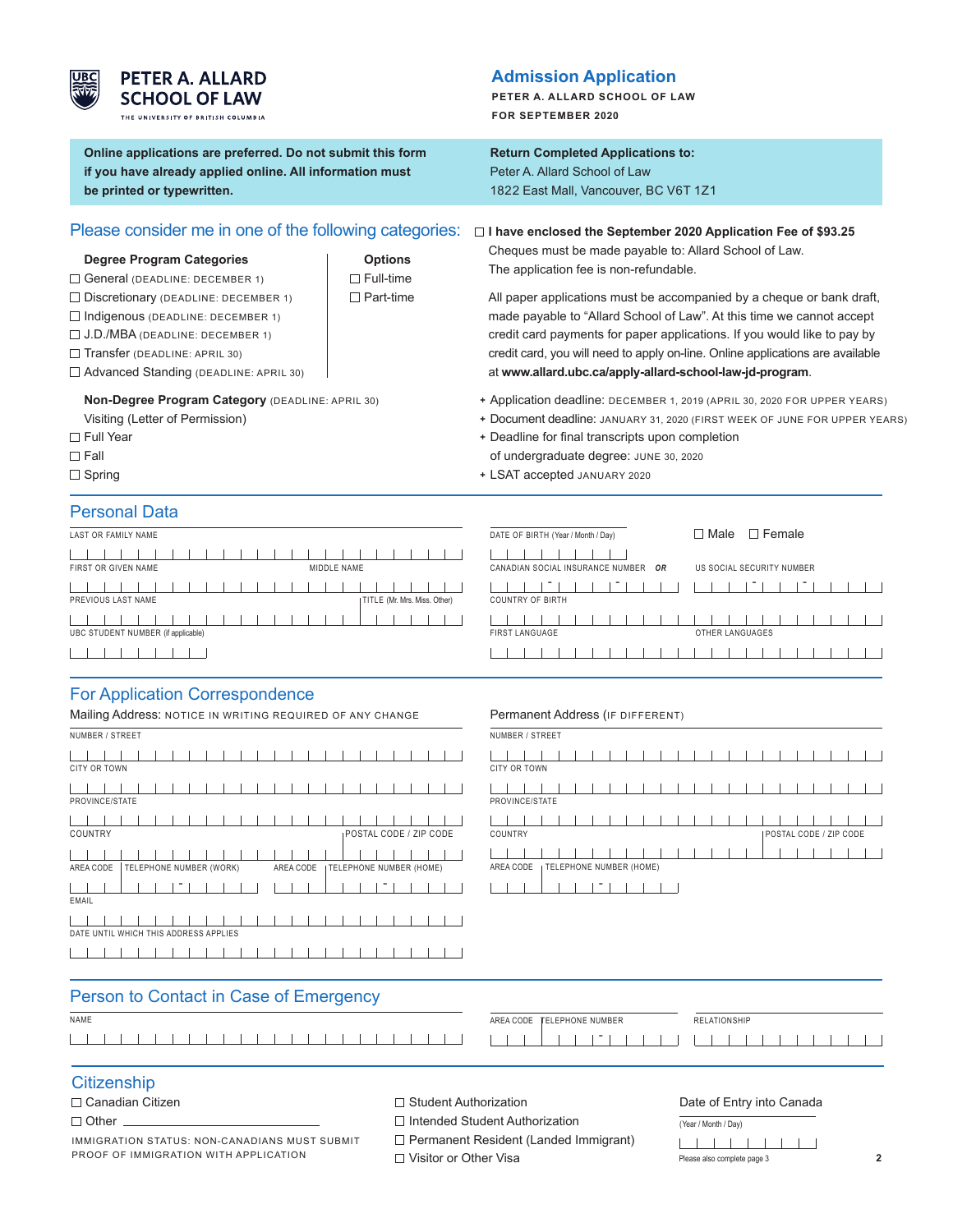

# **Admission Application**

**PETER A. ALLARD SCHOOL OF LAW FOR SEPTEMBER 2020**

## Academic History

| NAME OF SCHOOL<br>PROVINCE / COUNTRY<br>GRADE/LEVEL<br><b>GRADUATION</b> (Year / Month)<br>List Every Post-Secondary Institution Attended or Currently Attending (BEGINNING WITH FIRST UNDERGRADUATE DEGREE GRANTED)<br>NAME OF INSTITUTION<br>PROVINCE / COUNTRY<br>TO (Year / Month)<br>FROM (Year / Month)<br><b>GRADUATION</b> (Year / Month)<br>DEGREE<br>NAME OF INSTITUTION<br>PROVINCE / COUNTRY<br>FROM (Year / Month)<br>TO (Year / Month)<br>DEGREE<br><b>GRADUATION</b> (Year / Month)<br>NAME OF INSTITUTION<br>PROVINCE / COUNTRY<br>FROM (Year / Month)<br>TO (Year / Month)<br>DEGREE<br><b>GRADUATION</b> (Year / Month)<br>NAME OF INSTITUTION<br>PROVINCE / COUNTRY<br>FROM (Year / Month)<br>  TO (Year / Month)<br>DEGREE<br>GRADUATION (Year / Month)<br>Have you ever failed a year or been disciplined in an undergraduate program or been<br>Have you ever applied to this law school before?<br>required to withdraw from UBC or another college or university?<br>$\Box$ Yes $\Box$ No<br>$\Box$ Yes $\Box$ No<br>If yes, what year?<br>If yes, please name the institution: |
|---------------------------------------------------------------------------------------------------------------------------------------------------------------------------------------------------------------------------------------------------------------------------------------------------------------------------------------------------------------------------------------------------------------------------------------------------------------------------------------------------------------------------------------------------------------------------------------------------------------------------------------------------------------------------------------------------------------------------------------------------------------------------------------------------------------------------------------------------------------------------------------------------------------------------------------------------------------------------------------------------------------------------------------------------------------------------------------------------------|
|                                                                                                                                                                                                                                                                                                                                                                                                                                                                                                                                                                                                                                                                                                                                                                                                                                                                                                                                                                                                                                                                                                         |
|                                                                                                                                                                                                                                                                                                                                                                                                                                                                                                                                                                                                                                                                                                                                                                                                                                                                                                                                                                                                                                                                                                         |
|                                                                                                                                                                                                                                                                                                                                                                                                                                                                                                                                                                                                                                                                                                                                                                                                                                                                                                                                                                                                                                                                                                         |
|                                                                                                                                                                                                                                                                                                                                                                                                                                                                                                                                                                                                                                                                                                                                                                                                                                                                                                                                                                                                                                                                                                         |
|                                                                                                                                                                                                                                                                                                                                                                                                                                                                                                                                                                                                                                                                                                                                                                                                                                                                                                                                                                                                                                                                                                         |
|                                                                                                                                                                                                                                                                                                                                                                                                                                                                                                                                                                                                                                                                                                                                                                                                                                                                                                                                                                                                                                                                                                         |
|                                                                                                                                                                                                                                                                                                                                                                                                                                                                                                                                                                                                                                                                                                                                                                                                                                                                                                                                                                                                                                                                                                         |
|                                                                                                                                                                                                                                                                                                                                                                                                                                                                                                                                                                                                                                                                                                                                                                                                                                                                                                                                                                                                                                                                                                         |
|                                                                                                                                                                                                                                                                                                                                                                                                                                                                                                                                                                                                                                                                                                                                                                                                                                                                                                                                                                                                                                                                                                         |
|                                                                                                                                                                                                                                                                                                                                                                                                                                                                                                                                                                                                                                                                                                                                                                                                                                                                                                                                                                                                                                                                                                         |
|                                                                                                                                                                                                                                                                                                                                                                                                                                                                                                                                                                                                                                                                                                                                                                                                                                                                                                                                                                                                                                                                                                         |
|                                                                                                                                                                                                                                                                                                                                                                                                                                                                                                                                                                                                                                                                                                                                                                                                                                                                                                                                                                                                                                                                                                         |
|                                                                                                                                                                                                                                                                                                                                                                                                                                                                                                                                                                                                                                                                                                                                                                                                                                                                                                                                                                                                                                                                                                         |
|                                                                                                                                                                                                                                                                                                                                                                                                                                                                                                                                                                                                                                                                                                                                                                                                                                                                                                                                                                                                                                                                                                         |
|                                                                                                                                                                                                                                                                                                                                                                                                                                                                                                                                                                                                                                                                                                                                                                                                                                                                                                                                                                                                                                                                                                         |
|                                                                                                                                                                                                                                                                                                                                                                                                                                                                                                                                                                                                                                                                                                                                                                                                                                                                                                                                                                                                                                                                                                         |
|                                                                                                                                                                                                                                                                                                                                                                                                                                                                                                                                                                                                                                                                                                                                                                                                                                                                                                                                                                                                                                                                                                         |
|                                                                                                                                                                                                                                                                                                                                                                                                                                                                                                                                                                                                                                                                                                                                                                                                                                                                                                                                                                                                                                                                                                         |
|                                                                                                                                                                                                                                                                                                                                                                                                                                                                                                                                                                                                                                                                                                                                                                                                                                                                                                                                                                                                                                                                                                         |
|                                                                                                                                                                                                                                                                                                                                                                                                                                                                                                                                                                                                                                                                                                                                                                                                                                                                                                                                                                                                                                                                                                         |
|                                                                                                                                                                                                                                                                                                                                                                                                                                                                                                                                                                                                                                                                                                                                                                                                                                                                                                                                                                                                                                                                                                         |
| Have you ever attended another law school?<br>What was the result?<br>$\Box$ Yes $\Box$ No<br>$\Box$ Withdrawn $\Box$ Accepted $\Box$ Rejected<br>If yes, what school and for how many years? (Please give dates of attendance.)<br>While attending at a post-secondary institution, have allegations of misconduct,                                                                                                                                                                                                                                                                                                                                                                                                                                                                                                                                                                                                                                                                                                                                                                                    |
| including academic misconduct, ever been made against you or have you ever been<br>suspended, required to withdraw, expelled or penalized by a post-secondary sintitution<br>Have you ever failed a year, been required to withdraw or voluntarily withdrawn from<br>another law school?<br>for misconduct?<br>$\Box$ Yes $\Box$ No<br>$\Box$ Yes $\Box$ No<br>If yes, please provide details:<br>If yes, please provide details:                                                                                                                                                                                                                                                                                                                                                                                                                                                                                                                                                                                                                                                                       |
| <b>LSAT</b><br>Please indicate the date(s) (written or to be written) and the score(s) of the Law School Admissions Test.                                                                                                                                                                                                                                                                                                                                                                                                                                                                                                                                                                                                                                                                                                                                                                                                                                                                                                                                                                               |

| DATE(S) (Year / Month)                                  | SCORE(S) IF KNOWN         |  |  |  |  |  |  |  |  |
|---------------------------------------------------------|---------------------------|--|--|--|--|--|--|--|--|
|                                                         |                           |  |  |  |  |  |  |  |  |
| DATE(S) (Year / Month)                                  | <b>ISCORE(S) IF KNOWN</b> |  |  |  |  |  |  |  |  |
|                                                         |                           |  |  |  |  |  |  |  |  |
| DATE(S) (Year / Month)                                  | SCORE(S) IF KNOWN         |  |  |  |  |  |  |  |  |
|                                                         |                           |  |  |  |  |  |  |  |  |
| LSAT Account Number or SIN / SSN (to access LSAT score) |                           |  |  |  |  |  |  |  |  |
| <b>ACCOUNT NUMBER</b>                                   |                           |  |  |  |  |  |  |  |  |
|                                                         |                           |  |  |  |  |  |  |  |  |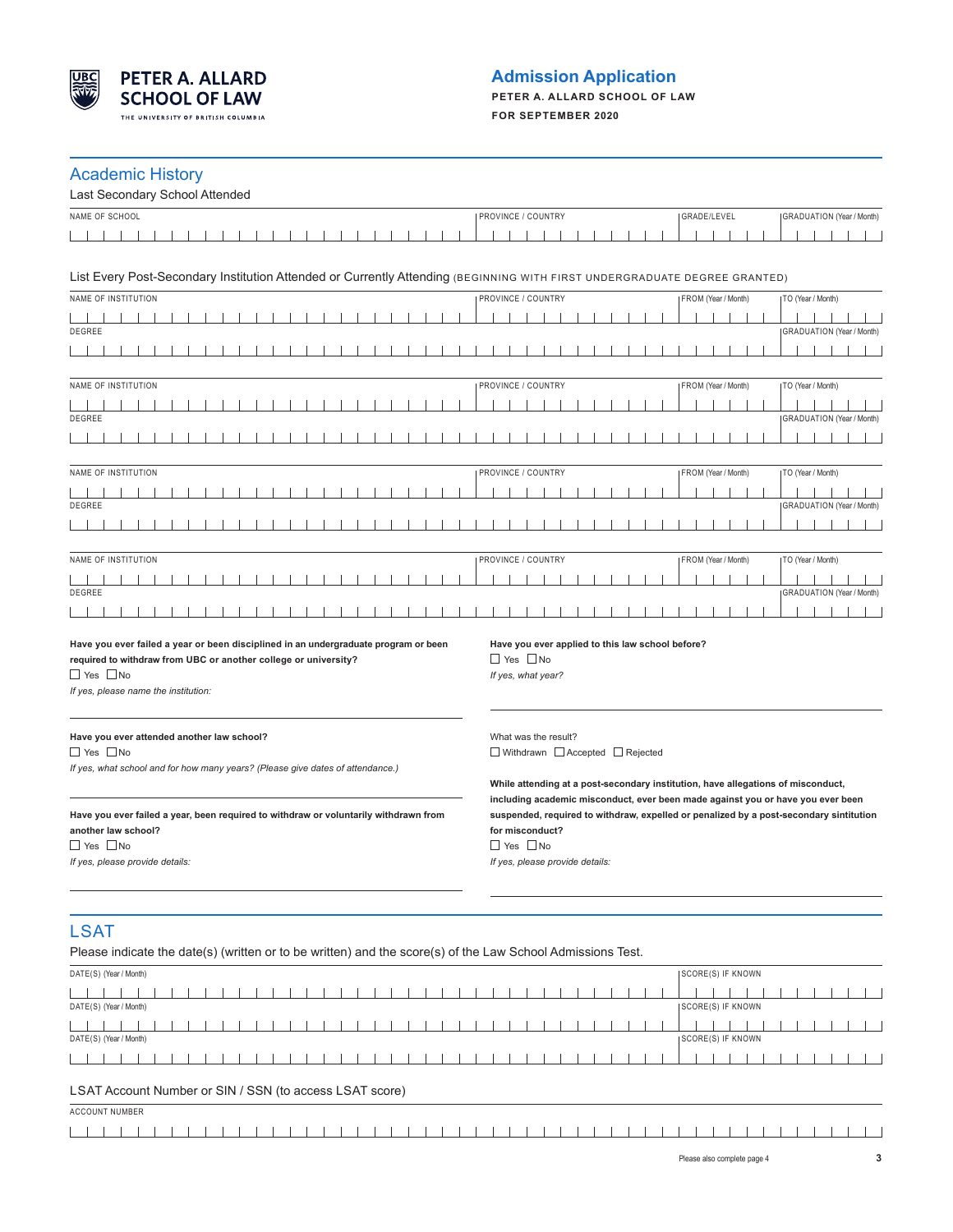

## **Admission Application**

**PETER A. ALLARD SCHOOL OF LAW FOR SEPTEMBER 2020**

## Collection and Use of Personal Information

 The University collects, uses, retains and discloses personal information in accordance with the Freedom of Information and Protection of Privacy Act (FIPPA), R.S.B.C. 1996, c.165 as amended. Personal information provided on this application is collected pursuant to the University Act, R.S.B.C. 1996, c.468, as amended, and FIPPA. The information will be used by the University including without limitation for the purposes of:

- **+** admission, registration, graduation and other decisions on your academic status
- **+** operating athletic, residential, alumni and other UBC related programs (including issuing UBC Card and U-Pass).

 The University may share and disclose personal information as follows:

- **+** within the University to carry out its mandate and operations
- **+** to UBC student societies and UBC Alumni Association
- **+** to other educational institutions
- **+** to professional organizations
- **+** Law School Admission Council
- **+** to the provincial government
- **+** to entities participating in or operating UBC related programs (eg. U-Pass)

**Declaration** 

- **+** I agree that my secondary and post-secondary grades may be released to UBC. I will notify Undergraduate Admissions of any additional post-secondary studies taken subsequent to the date of this application.
- **+** I accept that if, in reading and completing this application, I knowingly or carelessly provided untrue or incomplete information, (a) any offer of admission, whether accepted or not, may be withdrawn by UBC; (b) I may be required to withdraw from UBC; (c) I may be subject to academic discipline.
- **+** I agree that UBC may verify the information provided by contacting the relevant institution or any secondary or post-secondary institutions not listed in this application.
- **+** I accept that information on falsified documents is shared with the Association of Universities and Colleges of Canada.
- **+** I agree that my name may be released to my school or school district if I am a Scholarship recipient.
- **+** I agree, if admitted to UBC, to comply with the UBC calendar and all the rules and regulations of the University, present and future.
- **+** I hereby certify that all statements made in connection with this application and all supplementary information submitted by me are true and correct. I understand that Peter A. Allard School of Law does not admit all persons who apply for admission and that the selection of applications for admission is solely within the discretion of Peter A. Allard School of Law.

 Information may be disclosed to third parties by UBC for statistical and research purposes including without limitation to conduct surveys in order to gain feedback from its students regarding their experiences at UBC.

 The student societies of UBC are the UBC Alma Mater Society and UBC Okanagan Students' Union and all of their associated constituency organizations ("UBC Student Societies"). The UBC Student Societies are separate legal entities from the University.

 Disclosure of personal information to UBC Student Societies include full name, student number, year level, faculty of study, membership to organization, and e-mail address. UBC Student societies use this personal information to:

- **+** run elections
- **+** manage their membership
- **+** administer student programs (including the UBC Alma Mater Society and Graduate Student Society Health & Dental Plan)
- **+** communicate with their membership

 Students may choose to opt-out of disclosing the abovementioned personal information to the UBC Student Societies by indicating so on the Student Service Centre.

- **+** I hereby authorize and consent to the release of information and documentation from my admission file, including copies of my application form, transcripts and letters of reference, for use in carrying out the duties of members of the Admission Committee, any scholarship or bursary selection committees appointed by the Dean or Peter A. Allard School of Law, the Law School Admission Council's Panel on Misconduct and Irregularities in the Admission Process and the Law Foundation of British Columbia.
- **+** I also authorize the release to other law schools and/or the Program of Legal Studies for Native People of information with respect to whether I have accepted a place in the University of British Columbia J.D. program.
- **+** If I am the recipient of a Scholarship, Prize or Award I give Peter A. Allard School of Law and the University permission to provide the award donor with my name and year of study and to publish my name, year of study and/or picture in any lists of scholarship, prize or award winners or publicity associated with scholarship, prize or award winners, and, if I am awarded a Bursary, I give the University permission to provide the Faculty with my name and the name of my Bursary.

SIGNATURE OF APPLICANT

DATE (Year / Month / Day)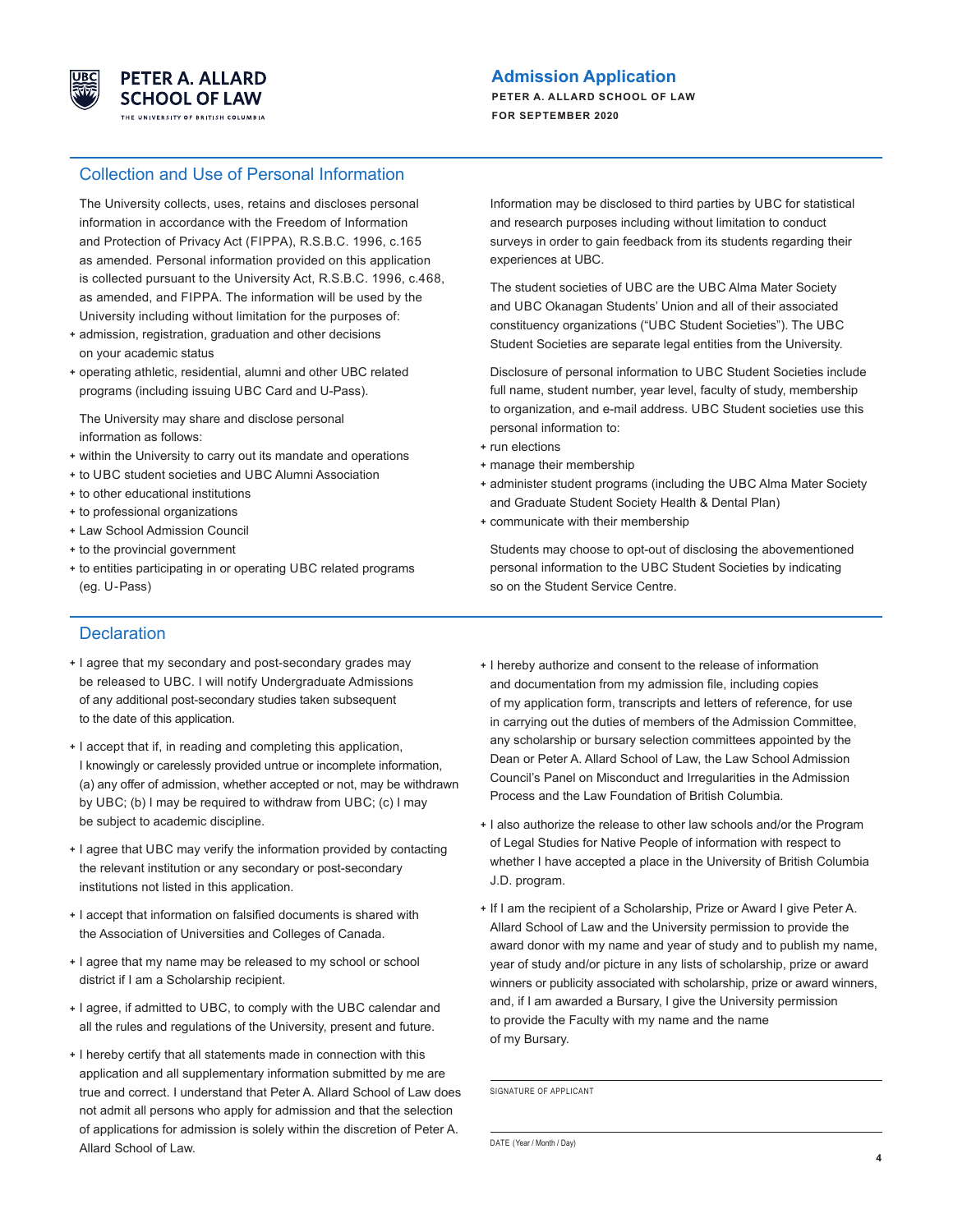

# **Application Procedures**

**PETER A. ALLARD SCHOOL OF LAW FOR SEPTEMBER 2020**

## Personal Statement

**Important: The structure of the personal statement has changed for applicants under the General category. Please see the following page for detailed instructions. Applicants under the Discretionary, Indigenous, Letter of Permission and Advanced Standing categories are required to submit a personal statement of no more than three pages (approximately 1500 words) with this application.** Personal statements are used in conjunction with letters of reference, academic performance and LSAT scores to assess admissibility and to evaluate candidates for entrance scholarships.

Generally, the purpose of the personal statement is to provide the Admissions Committee with any information an applicant considers relevant to the consideration of her or his application. The Admissions Committee would like to see several kinds of information from you in order to make its decision. First, if your academic performance in

some limited period was affected by a short-term medical condition or other circumstances, information about this should be provided, along with supporting documentation. Second, a personal statement should also highlight those aspects of your personal history that enhance your application. For example, a personal statement should set out the relevant information about: academically related extra-curricular activities, community involvement, work (both paid and volunteer) experience, parental or caregiver responsibilities, and relevant personal characteristics and attributes. And lastly, the Admissions Committee is particularly interested in you telling us why you want to study law, what makes you well-suited to the study of law (e.g., the particular skills, interests and/or experiences you have), and what contributions you think you would make to the Peter A. Allard School of Law.

# **Application Procedures Checklist**

- Completed Application Form. **Please apply on-line, if possible**.
- □ Personal Statement.
- $\Box$  Application Fee of \$93.25 (CDN) by cheque or money order made payable to the University of British Columbia.
- $\square$  One official transcript from each university or college you have attended (other than the University of British Columbia) forwarded from the institution directly to Law Admissions at the time of application. Final official transcripts for any courses taken during the application period must be submitted by June 30. Transcripts in languages other than English must be evaluated by an accredited evaluation service.
- $\Box$  Currently active LSAT file number for all applicants. We will access your score directly from the Law School Admission Council.
- Two letters of reference for **Discretionary**, **Indigenous**, **Transfer**, **Visiting (Letter of Permission)**, and **Advanced Standing** applicants only.
- $\Box$  Evidence of your eligibility to apply in the Indigenous category, where applicable.
- □ Letter of Permission from the Associate Dean of your current law school for **Visiting (Letter of Permission)** applicants.
- Evaluation Letter from the NCA for **Advanced Standing** applicants.
- $\Box$  Corroborative documentation where appropriate.
- $\Box$  Letter outlining reasons for applying for part-time studies, where applicable.

 **Please read the information given in the J.D. Admission Guide or on our faculty website, concerning admission requirements and application procedures.** 

#### **Return this completed form, personal statement and supporting documentation by the below deadlines to:**

JD Admissions Peter A. Allard School of Law 1822 East Mall, Vancouver, BC V6T 1Z1

#### **General, Discretionary and Indigenous Applicants**

- **A** Application must be submitted (or postmarked) on or before December 1. All supporting documentation must be submitted (or postmarked) on or before January 31, including a current transcript for all completed courses, with a final transcript showing completion of undergraduate degree to follow by June 30;
- **B** Final official transcripts for those still enrolled in undergraduate studies must be postmarked on or before June 30.

#### **Transfer, Visiting (Letter of Permission), and Advanced Standing Applicants**

 All materials and the application fee must be postmarked on or before April 30, except for law transcripts, which are due as soon as final grades have been released (first week of June at the latest) as upper-level decisions are typically made by the end of June.

**We strongly advise applicants to submit their first year applications during the fall, as candidates will be considered for admission as soon as their files are complete.**